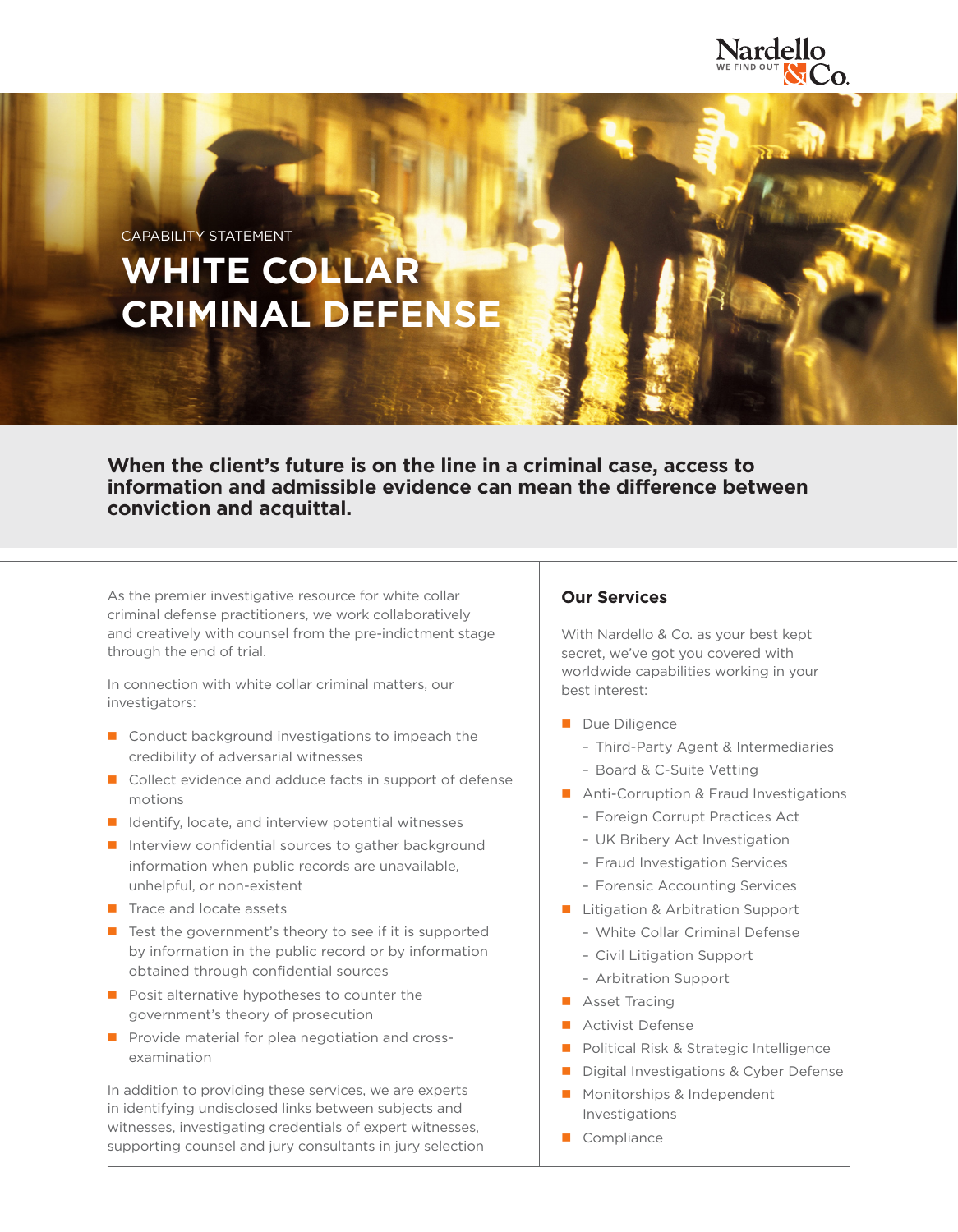research, retrieving and analyzing data files using computer forensic methods, and conducting forensic accounting reviews of financial records.

## **SELECT WHITE COLLAR CRIMINAL DEFENSE EXPERIENCE**

#### Case Study | **Hired Gun Backfires**

Nardello & Co. assisted counsel in the defense of a financial institution employee charged for his alleged involvement in a tax evasion and tax fraud scheme. We investigated the Government's expert witness, who provided testimony regarding the impropriety of the tax fraud. Although this witness had provided expert testimony in numerous cases, his background had never been challenged. A review of US corporate records revealed that the expert's former business partner was the personal lawyer for, and partner of, an infamous fugitive wanted for tax evasion. Examination of media and corporate records in the Cayman Islands revealed that the expert served on the boards of numerous investment funds incorporated in the Caymans by a Cayman law firm known for assisting foreigners in setting up companies to shelter wealth from tax authorities. This information established that the Government witness on tax matters simultaneously partnered with individuals and companies that were associated with tax evasion, supporting the defense's claim that the expert was merely a hired gun. The defendant was acquitted of all charges.

## Case Study | **FCPA Violations in Azerbaijan**

Nardello & Co. was retained by a US law firm to assist in the criminal defense of AIG fund manager David Pinkerton who was indicted for alleged FCPA violations relating to the privatization of Azerbaijan's national oil company (*US v. Kozeny, et al.*). As the government's case relied heavily on information provided by a cooperating witness, we investigated the witness in various locations including the US, Turkey, Serbia, Cyprus, Russia, Azerbaijan, and Australia. Our investigation revealed that the witness had engaged in wrongful activity both historically and at the time he entered into his cooperation agreement. We also conducted interviews and reviewed relevant records in order to establish alternative theories for the cooperating witness's actions that suggested that his role in the scheme was likely much larger than previously known. As the government's case as to Mr. Pinkerton also relied on a conscious avoidance theory (*i.e.*, he must have known of illegal payments because objective due diligence would have led him to walk away from the investment), Nardello & Co. conducted historical "snapshot" due diligence to show that, in fact, at the time the investment was made, the US government was actively encouraging investment in Azerbaijan and due diligence would have provided ample reason for the client to proceed with the transaction. Using Nardello & Co.'s findings, the law firm was able to convince the Government to dismiss its case three years after their client was indicted.

## Case Study | **Severe Penalty for Missing a Meeting**

When an employee of a multinational company was accused of negligence that resulted in a death, Nardello & Co. was retained to investigate the underlying circumstances. The employee's presence at a meeting where the allegedly negligent condition was discussed among management was an important piece of the government's evidence. Nardello & Co. was asked to find and interview witnesses who had knowledge of the meeting. The government provided defense counsel with the names of potential witnesses, but most of the names were common and the government did not provide addresses or additional identifying information. Nevertheless, our investigators were able to identify and locate former employees, including one who emphatically stated that government agents and prosecutors had threatened him when he provided them with information that was not in their favor. This individual provided compelling testimony at trial, including testimony about the government's misconduct, which helped defense counsel obtain an acquittal of all charges.